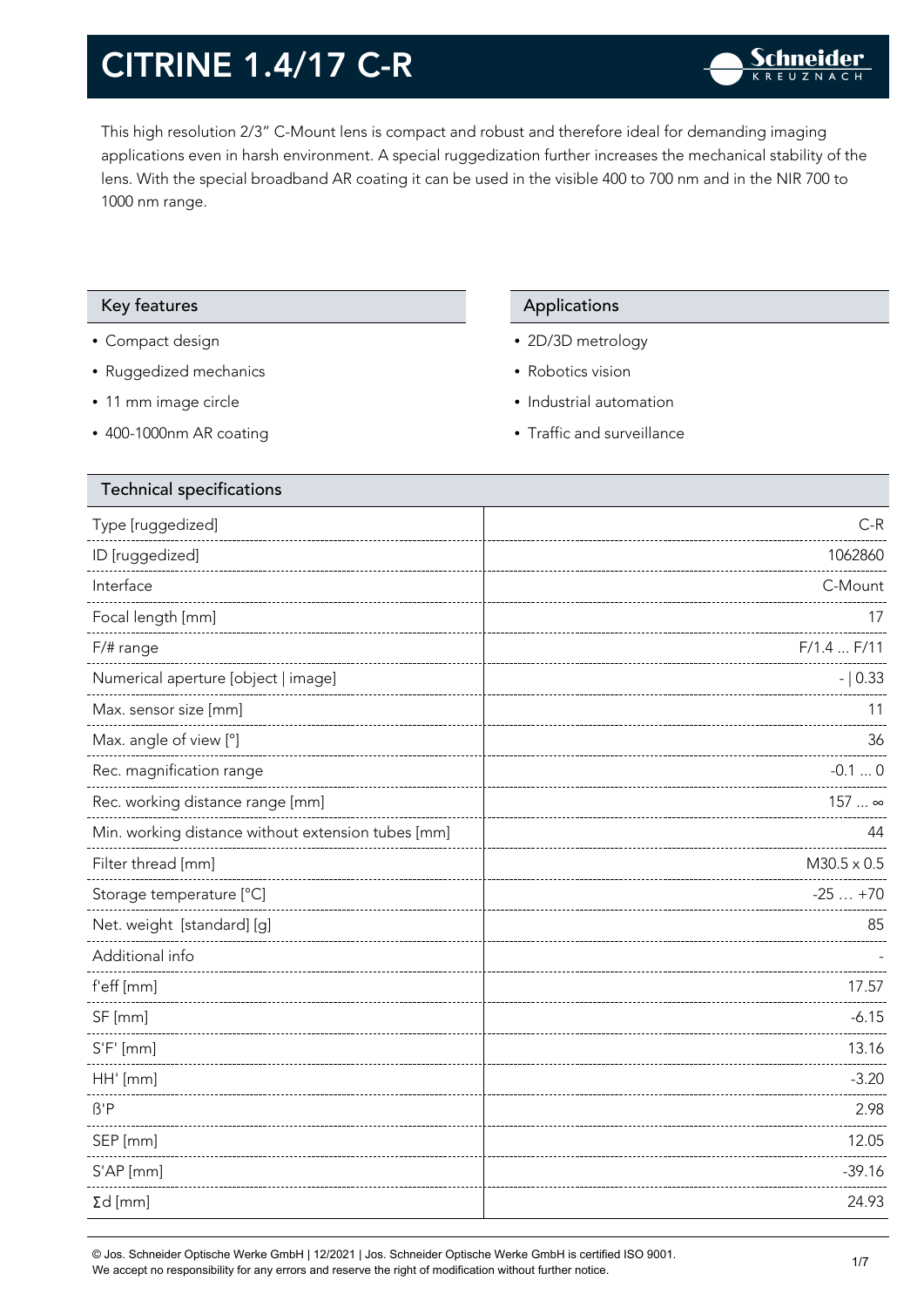

### MTF charts

| Spectrum name    |     |     |     |     |     |     |
|------------------|-----|-----|-----|-----|-----|-----|
| Wavelengths [nm] | 425 | 475 | 525 | 575 | 625 | 675 |
| Rel. weights [%] |     |     |     | ົ   |     |     |



© Jos. Schneider Optische Werke GmbH | 12/2021 | Jos. Schneider Optische Werke GmbH is certified ISO 9001. We accept no responsibility for any errors and reserve the right of modification without further notice.<br>We accept no responsibility for any errors and reserve the right of modification without further notice.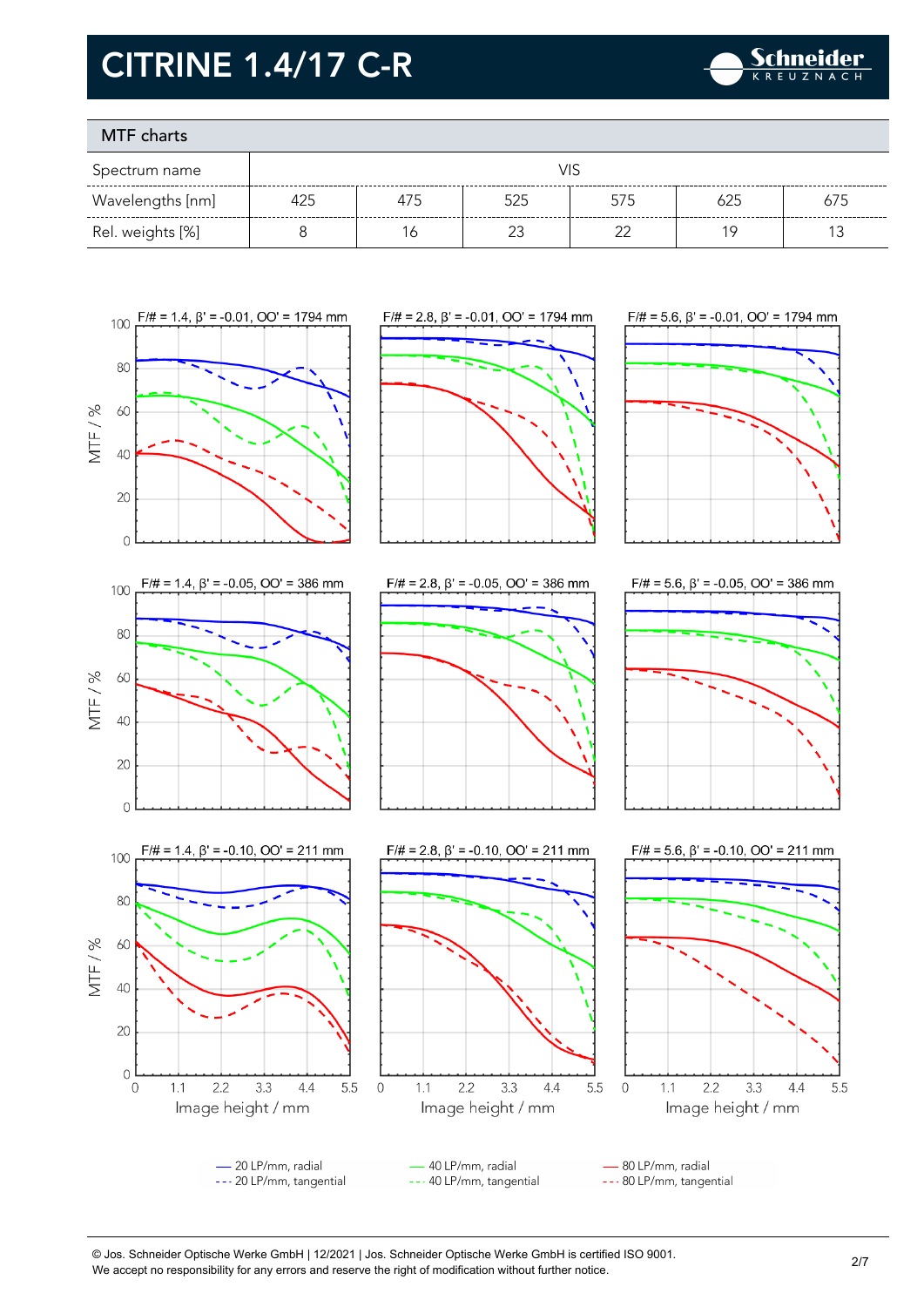

Rel. illumination vs. image height



| $-$ - F/# = 1.4, $\beta$ = -0.01         |
|------------------------------------------|
| $- -$ F/# = 2.8, $\beta$ = -0.01         |
| $- -$ F/# = 5.6, $\beta$ = -0.01         |
| $\rightarrow$ F/# = 1.4, $\beta$ = -0.05 |
| $\rightarrow$ F/# = 2.8, $\beta$ = -0.05 |
| $\rightarrow$ F/# = 5.6, $\beta$ = -0.05 |
| $F/\ddot{t} = 1.4$ , $\beta = -0.10$     |
| F/# = 2.8, $\beta$ = -0.10               |
| $F/\ddot{=} = 5.6$ , $\beta = -0.10$     |

#### Distortion vs. image height



#### Transmittance vs. wavelength



© Jos. Schneider Optische Werke GmbH | 12/2021 | Jos. Schneider Optische Werke GmbH is certified ISO 9001. We accept no responsibility for any errors and reserve the right of modification without further notice.<br>We accept no responsibility for any errors and reserve the right of modification without further notice.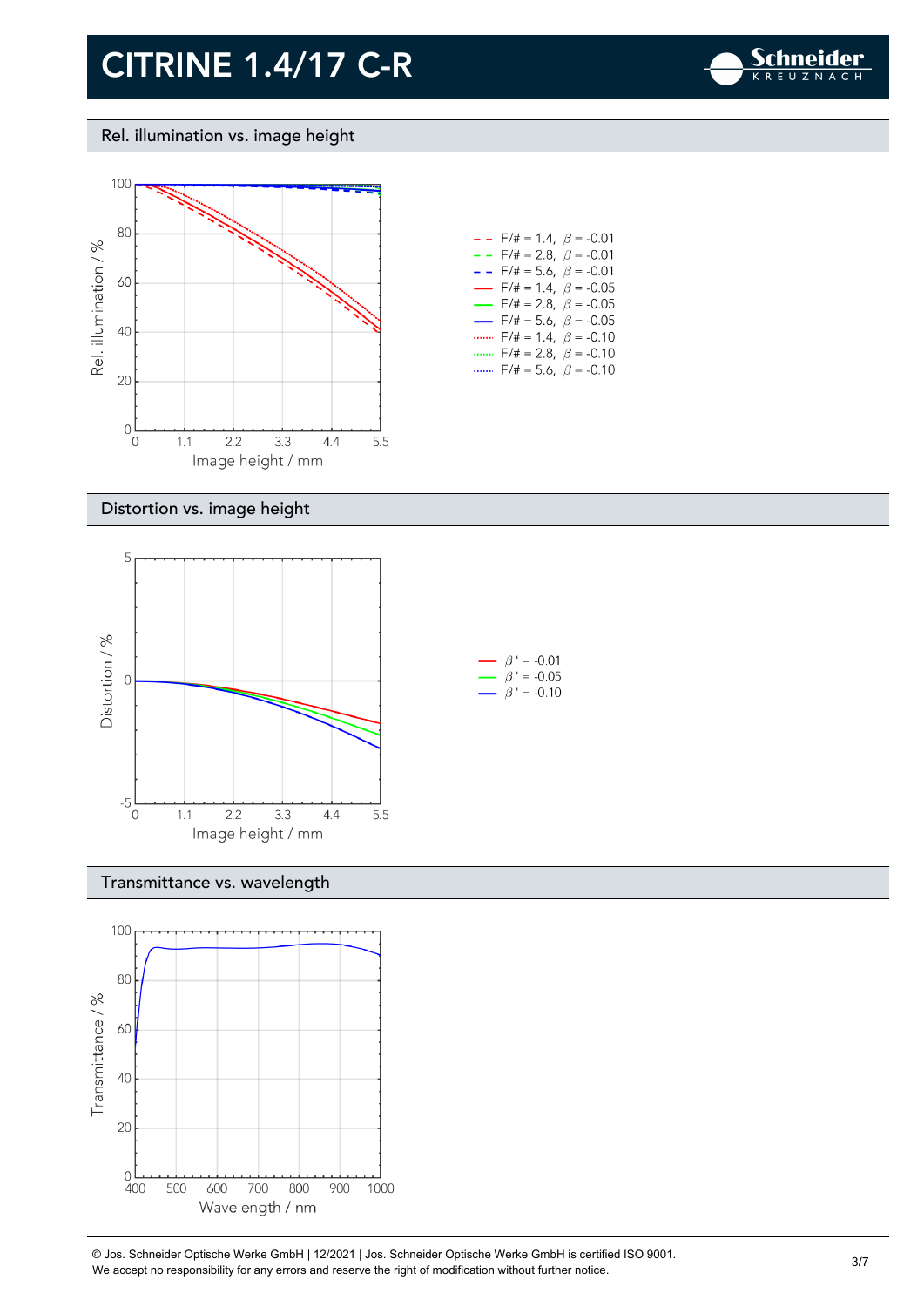

### Technical drawings

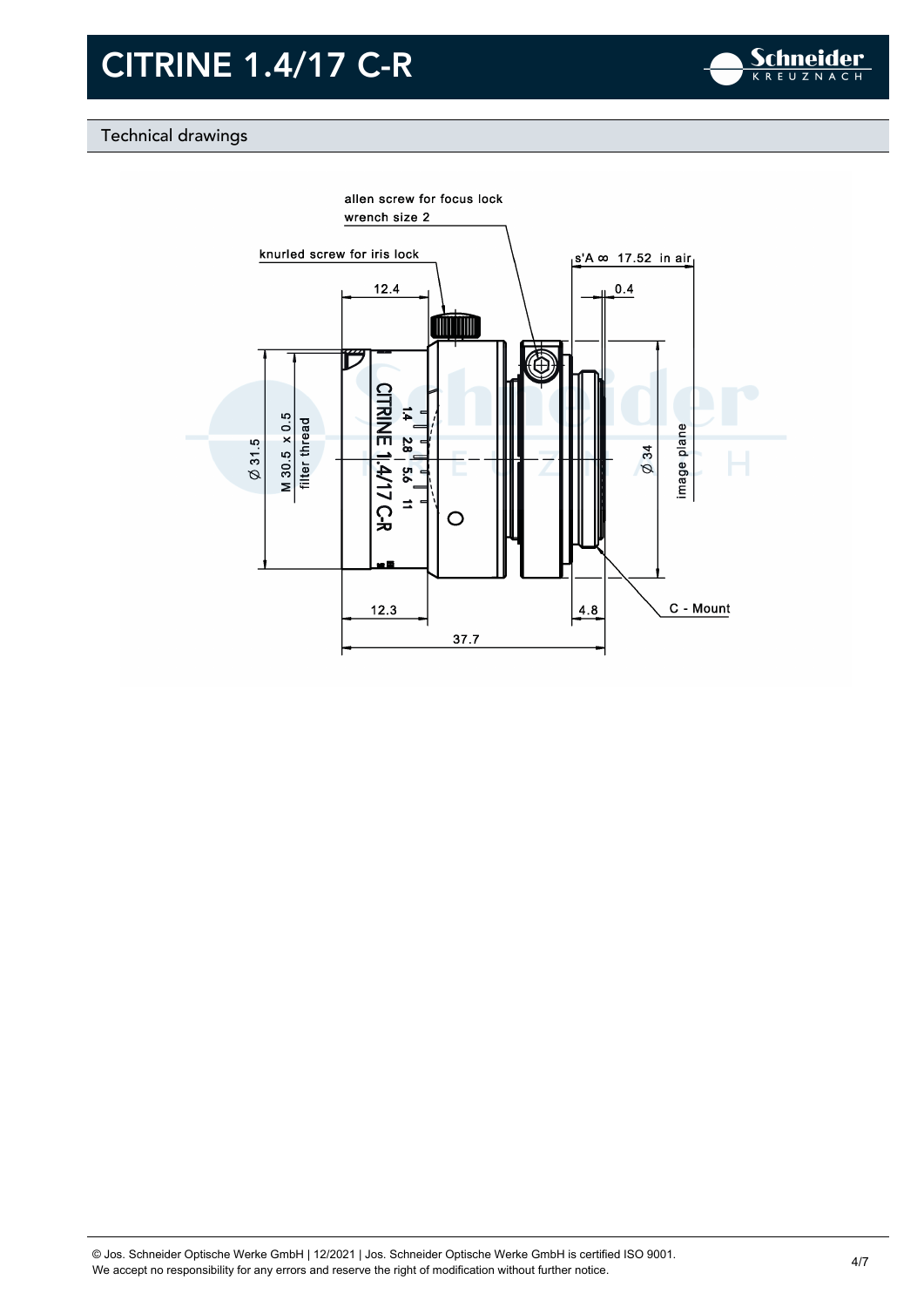

| Accessories    | <b>Mount</b>         | Eff. length      |         |
|----------------|----------------------|------------------|---------|
| Adapter        | CS-Mount             | $5 \text{ mm}$   | 25081   |
|                | $C$ -Mount / M42 x 1 | $5.5 \text{ mm}$ | 1075817 |
| Extension tube | C-Mount / C-Mount    | $5 \text{ mm}$   | 39316   |
|                | C-Mount / C-Mount    | $8 \text{ mm}$   | 39315   |
|                | C-Mount / C-Mount    | $10 \text{ mm}$  | 39312   |